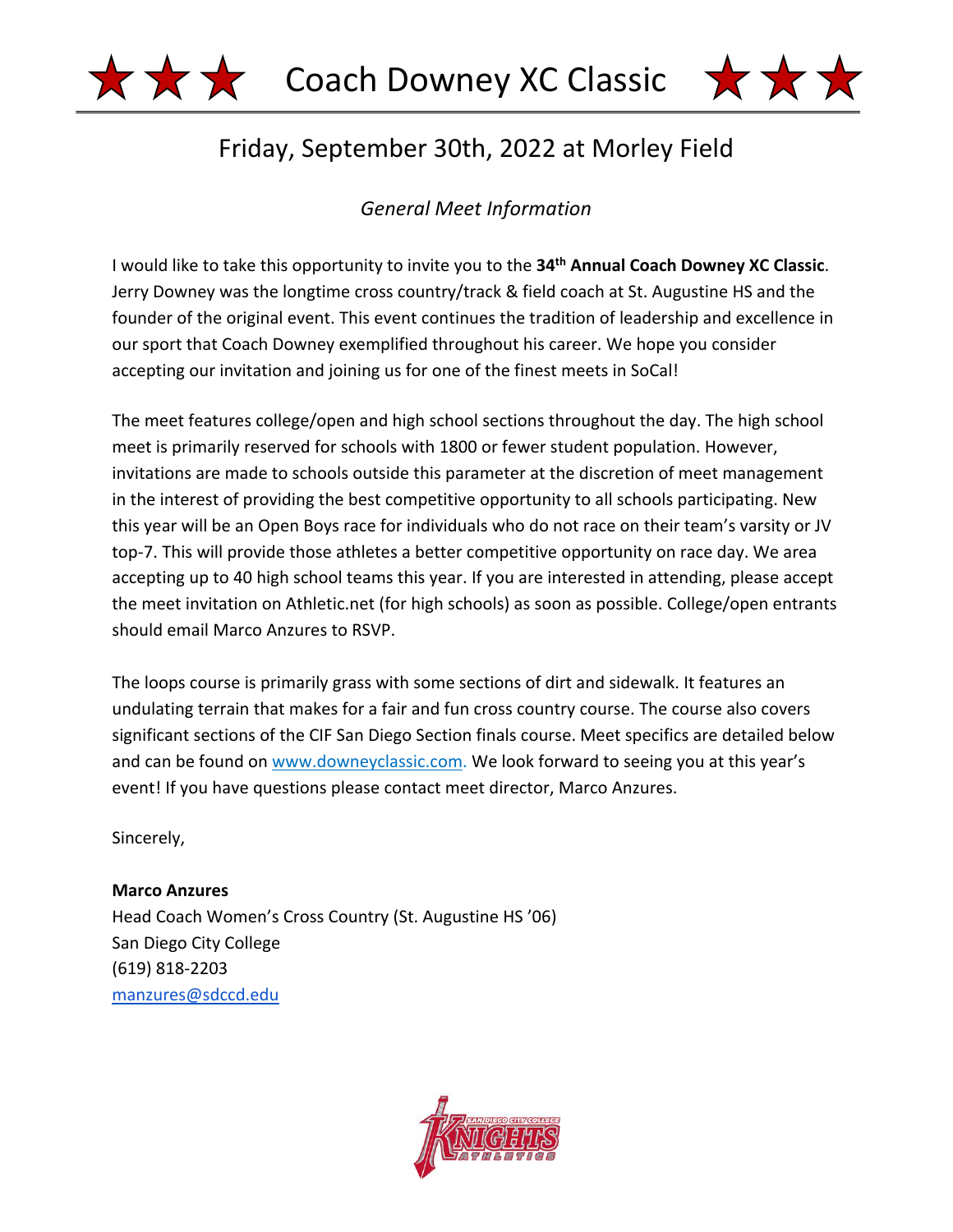#### **Registration:**

- **High School:** Registration will be done on www.athletic.net . You must have an account in order to add entries. The deadline to register will be Monday, September 19th at 11:59pm.
- **College:** Registration will be done on www.DirectAthletics.com . You must have an account in order to add entries. The deadline to register will be Monday, September 26th at 11:59pm.

#### **Entry Fees:**

• **High School:**

Varsity………………….\$75.00 per team (minimum 5 runners) Junior Varsity…………. \$75.00 per team (minimum 5 runners) Boys Open………….\$75 per team (minimum 5 runners) Individuals……………..\$15.00 each (fewer than 5 runners on team) Make check payable to "SAN DIEGO CITY COLLEGE XC"

#### • **College/Open:**

\$125.00 per team (\$125.00 men / \$125.00 women) \$25 per individual for incomplete teams.

- Make check payable to "SAN DIEGO CITY COLLEGE XC"
- **Payment:** Payment will be collected at packet pickup on race day. Please do not mail your check. If your school requires a mailed check you must alert the meet director by the entry deadline. You must pay at the race in order to receive your packet. Receipt available upon request.

#### **Awards:**

- **High School:** Individual awards will be handed out in the chute.
	- o **1st Place** Sponsor award
	- o **1st to 20th Place** Commemorative wood medal
	- o **Team Champions (Varsity/JV)** Golden Sneaker award. First place awards separated by division 3, 4, & 5. No team award for Boys Open. Divisions are based on school population. D3 (1401-1800), D4 (601-1400), and D5 (1-600).
- **College/Open:** Individual awards will be handed out in the chute.
	- o **1st Place** Sponsor award
	- o **1st to 15th Place** Commemorative wood medal
	- o **Team Champions** Golden Sneaker Award. Coaches, please pick up your team's award at the registration table.

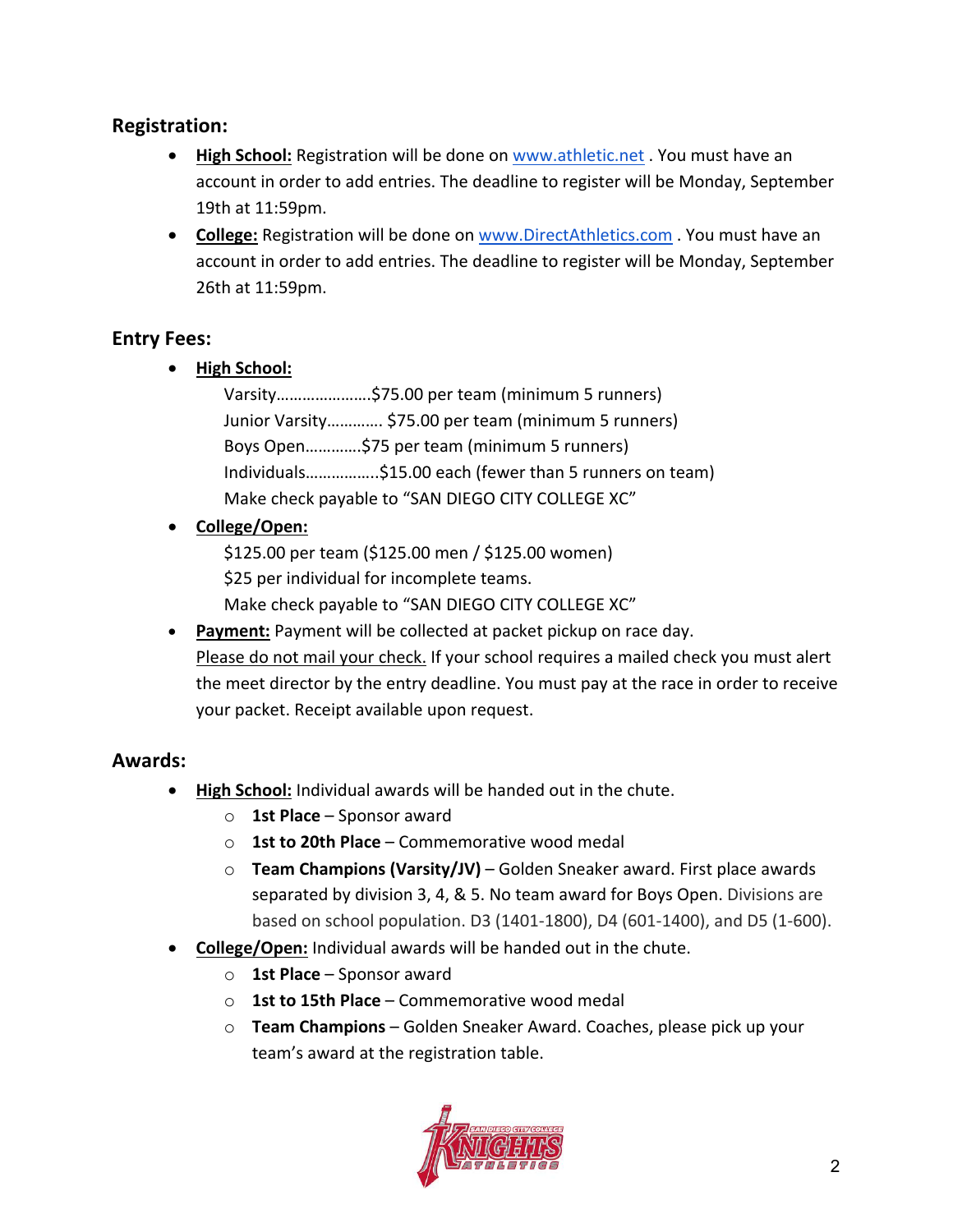### **Time Schedule:**

| <b>College/Open</b> |                    |
|---------------------|--------------------|
| Women's 5k          | 11:00am            |
| Men's 4-Mile        | 12:00pm            |
| <b>High School</b>  |                    |
|                     |                    |
| *Open Boys 5k       | 2:20 <sub>pm</sub> |
| JV Boys 5k          | 3:00pm             |
| JV Girls 5k         | 3:40pm             |
| Varsity Boys 5k     | 4:20pm             |
| Varsity Girls 5k    | 4:50pm             |

\*The Open race is for runners not among the top-7 runners on either the varsity or JV teams. Entries are unlimited in this race.

#### **Timing/Results:**

- Timing and results are provided by Finished Results.
- Live results will be available via their app Finished Results Live. Complete results will also be available online within 24 hours at:
	- o www.athletic.net
	- o www.DirectAthletics.com
	- o www.downeyclassic.com

#### **Packet Pick-Up:**

Packet pick-up will be located near the finish line area. Please pick up your packet with payment as soon as you arrive. Packets will not be handed out to teams unless payment is made. Receipt available upon request.

#### **Athletic Training:**

Athletic training staff will be on site at the finish line to assist your athletes if needed.

#### **Parking:**

The park has two main lots you may park in. There is also street parking on the north side of the park. If you park in the residential area please be courteous of our neighbors.